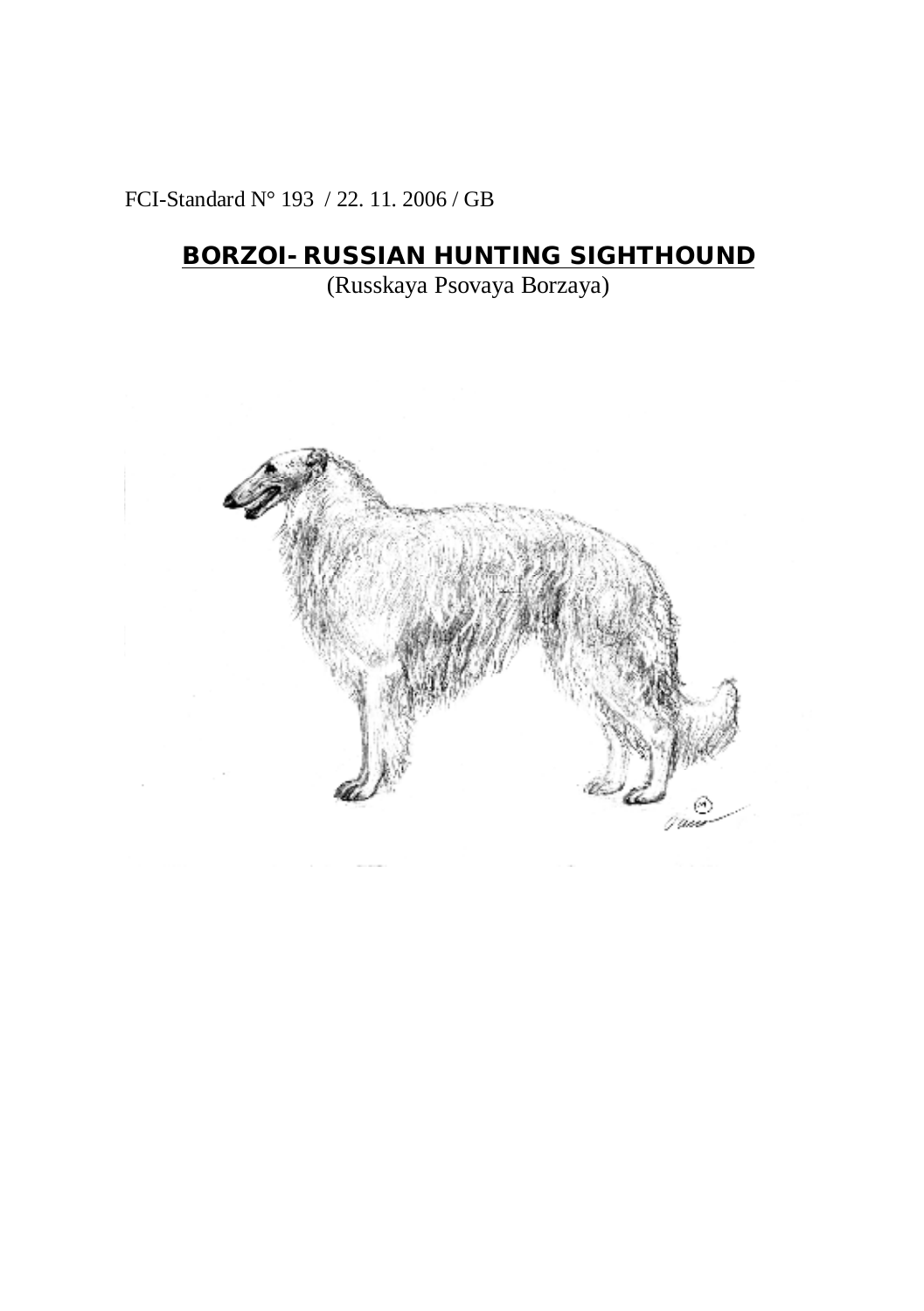**TRANSLATION** : R.K.F., revised by U. Fischer, R. Triquet and J.Mulholland.

**ORIGIN** : Russia.

#### **DATE OF PUBLICATION OF THE ORIGINAL VALID STANDARD** : 25.10.06.

**UTILIZATION** : Hunting sighthound, racing and coursing hound.

**CLASSIFICATION F.C.I.** : Group 10 Sighthounds. Section 1 Long-haired or fringed Sighthounds. Without working trial.

**BRIEF HISTORICAL SUMMARY** : The Russkaya Psovaya Borzaya has been an integral part of the national culture and Russian history for 9 centuries. The French Chronicle of the XIth century shows that three Borzois accompanied the daughter of the Grand Duke of Kiev, Anna Iaroslavna when she arrived in France to become the wife of Henri I. Among the owners and breeders there were many famous people including Tsars and poets : Ivan the Terrible, Peter the Great, Nicolas II, Pushkin, Turgenev. The creation of the famous kennel « Pershinskaya okhota » by the illustrious breeders the Grand Duke Nicolai Nicolaevitch and Dimitri Valtsev had great importance. From the end of the XIXth century, the Borzoi is seen in the biggest breeding kennels of Europe and America.

**GENERAL APPEARANCE** : Dog of aristocratic appearance, of large size, of lean and at the same time robust constitution, of a very slightly elongated construction. Females are generally longer than males. Strong bone structure but not massive. The bones are rather flat. Muscles lean, well developed, especially on the thighs, but not showing in relief.Harmony of form and movement is of prime importance.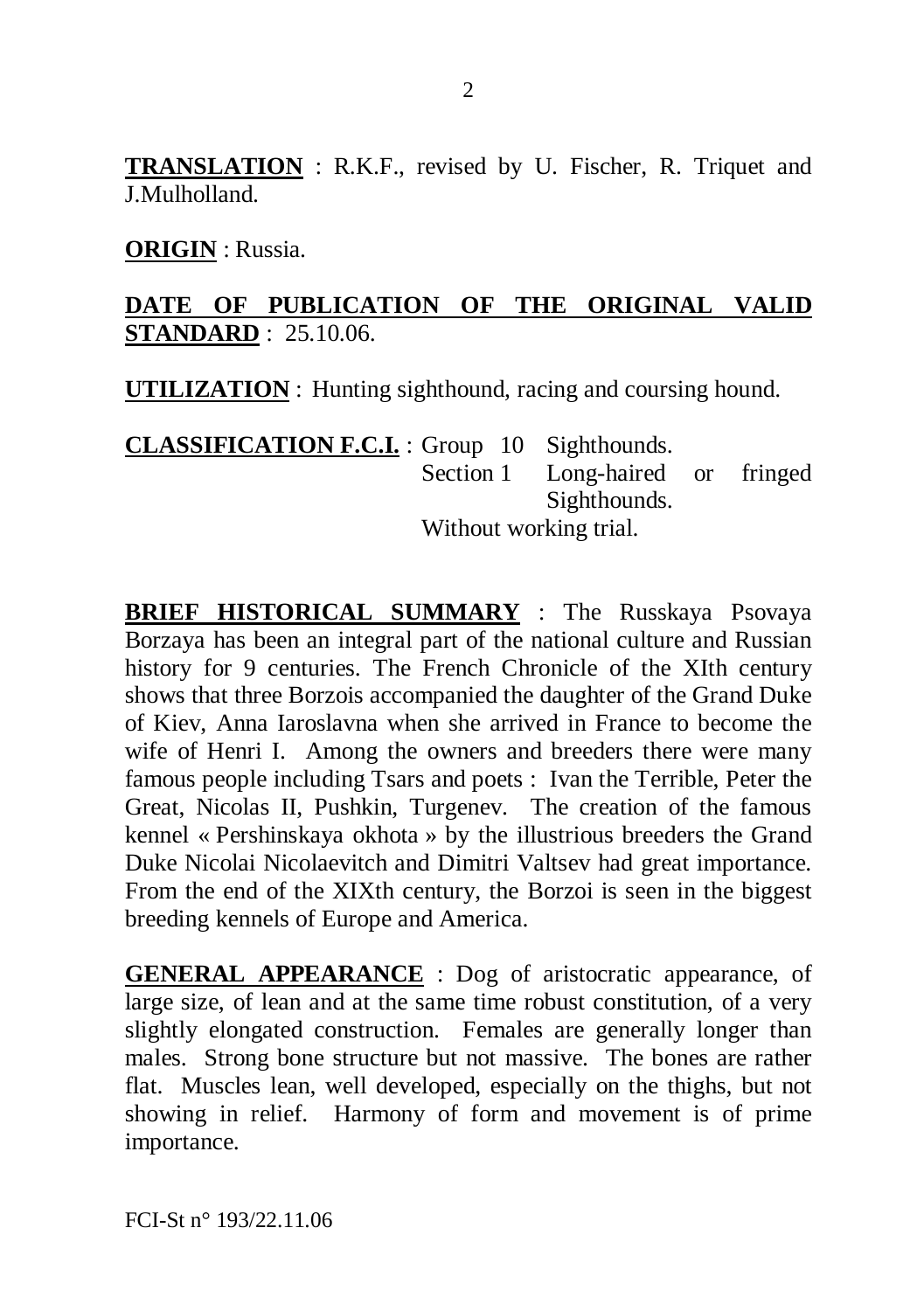#### **IMPORTANT PROPORTIONS** :

- In males the height at the withers is equal or barely superior to that from the summit of the croup to the ground.
- In females these two heights are equal.
- The height at the withers must be slightly inferior to the length of the body.
- The depth of the chest is approximately equal to half the height at the withers.
- The length of the muzzle, from the stop to the tip of the nose, is equal or slightly superior to that of the skull, from the occiput to the stop.

**BEHAVIOUR / TEMPERAMENT** : In its everyday life the Borzoi has a quiet and balanced character. At the sight of game it gets suddenly excited. It has a piercing sight, capable of seeing very far. Its reaction is impetuous.

**HEAD** : **Viewed from above as well as from the side,** lean, long, narrow, aristocratic. Seen in profile, the lines of the skull and muzzle form a long, slightly convex line, the line of the sagittal crest being straight or slightly oblique towards the well marked occipital protuberance. The head is so elegant and lean that the principal veins show through the skin.

#### CRANIAL REGION :

Skull : Narrow; seen from above : elongated into an oval shape; seen in profile, almost flat.

Stop : Only very slightly marked.

#### FACIAL REGION :

Nose : Large, mobile, considerably prominent in relation to the lower jaw.

Top of muzzle : Long, filled out in all its length, **slightly** arched near the nose.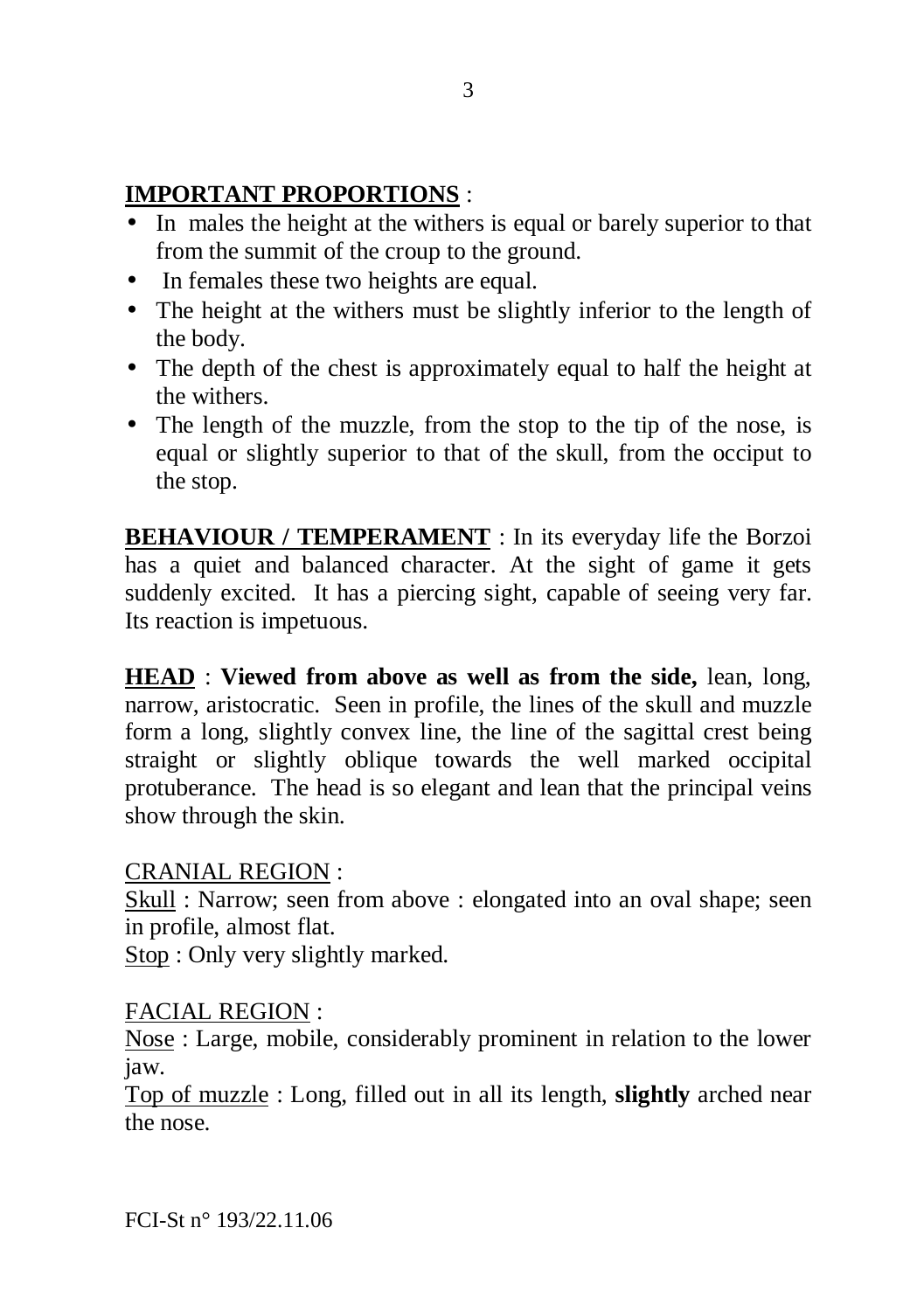Muzzle : The length of the muzzle from the stop to the tip of the nose is equal or slightly superior to that of the skull, from the occiput to the stop.

Lips : Fine, clean, well fitting. The eye-rims, the lips and the nose are black whatever the colour of the coat.

Jaws/Teeth : **Strong underjaw.** Teeth white, strong; scissor bite or pincer bite.

Eyes : Large, very slightly prominent, expressive, dark hazel or dark brown, almond-shaped, but not slit-eyed**,** set obliquely.

Ears : Small, **thin**, mobile, set on above the eye level and backwards, **pointing** almost towards the nape of the neck **when not alert.** The tips of the ears **are** situated near each other or directed downwards along the neck and close to it. When the dog is alert, the ears are carried higher and on the sides or forward; sometimes one or both ears are erect like horse ears.

**NECK** : Long, clean, flattened laterally, muscled, slightly arched, **never carried high.** 

#### **BODY** :

Withers : Not marked.

Back : Broad, muscled, elastic, forming with the loin and croup a curve which is more pronounced in the males. The highest point of this curve is situated **ahead of the middle of the loin or** in the region of the 1st or 2nd lumbar vertebra.

Loin : Long, prominent, muscled, moderately broad.

Croup : Long, broad, slightly sloping. The width of the croup measured between the two hip bones (iliac crests) must not be less than 8 cm.

Chest : Of oval cross-section, not narrow, yet not wider than the croup, deep, well developed in length, spacious, reaching down almost to elbow level. The region of the shoulder blades being flatter, the chest gets gradually wider towards the false ribs, which are short; seen in profile, it forms a change in slope. The ribs are long, slightly prominent. The forechest is slightly prominent in relation to the scapular-humeral articulation.

Belly : Well tucked up, the underline rises **abruptly** towards the abdomen.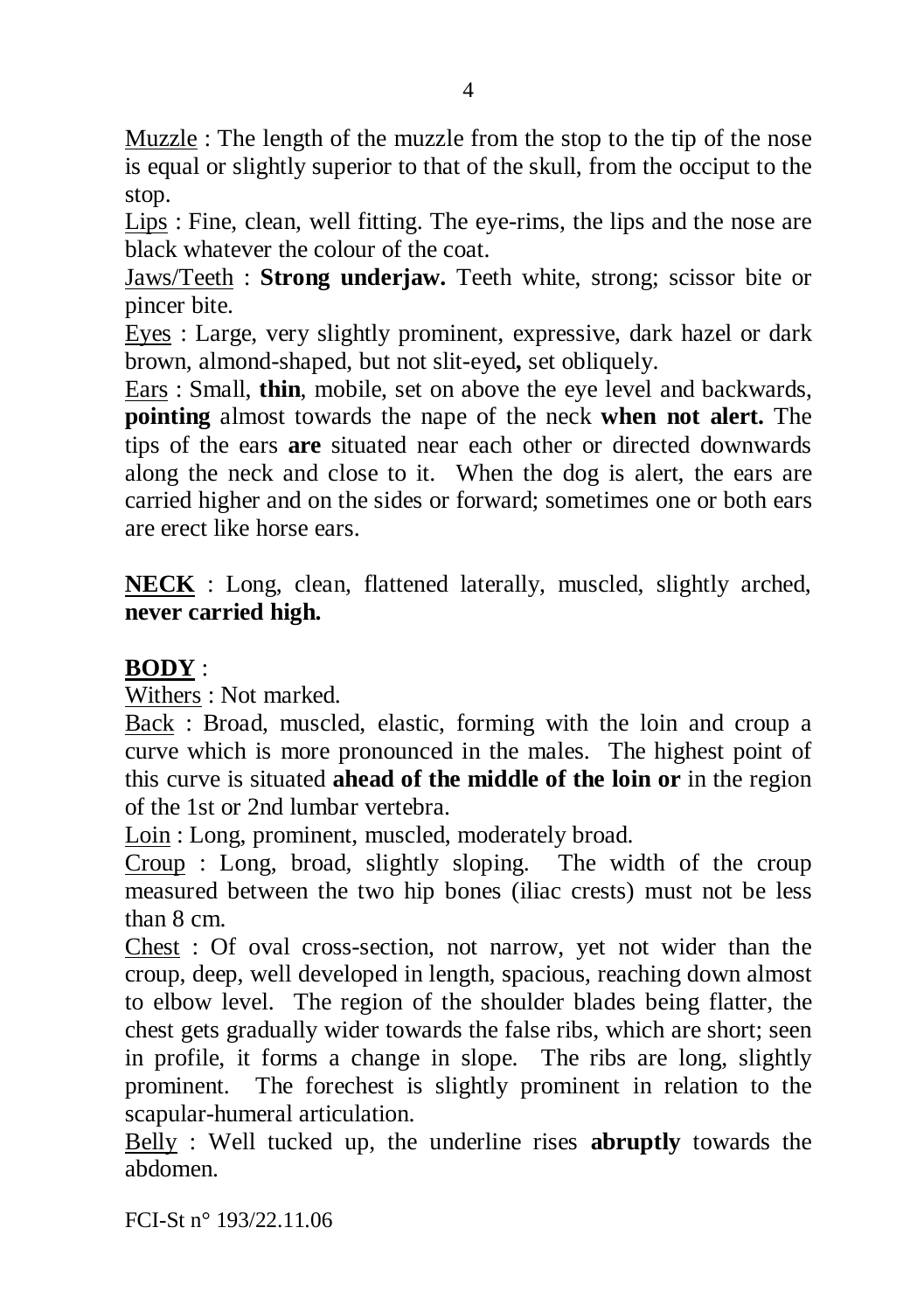**TAIL** : In shape of sickle or sabre, low set, thin, long. Passed between the hindlegs, it must reach up to the hip bone (iliac crest), furnished with abundant feathering. When the dog is standing **naturally**, the tail hangs downwards. In action, it is raised, but not above the level of the back.

## **LIMBS**

FOREQUARTERS :

Forelegs clean, muscled, seen from the front perfectly straight and parallel. The height of the forelegs from the elbow to the ground is equal or a little superior to half the height at the withers.

Shoulders : Shoulder blades are long and oblique.

Upper arm : Moderately oblique; its length is barely superior to the length of the shoulder blade. Angle of the scapular-humeral articulation well pronounced.

Elbows : In parallel planes to the median plane of the body.

Forearm : Clean, long, of oval cross-section; seen from the front, narrow, seen in profile, broad.

Metacarpus (pastern) : Slightly oblique in relation to the ground.

HINDQUARTERS : Seen from behind : straight, parallel, set slightly wider than the forequarters. When the dog is standing naturallly, the vertical line dropping from the ischiatic tuberosity (point of buttocks) must pass in front of the centre of the hock joint and of the metatarsals.

Upper thigh : Well muscled, long, placed obliquely.

Lower thigh : Long, muscled, placed obliquely. The femoro-tibial and the tibio-tarsal articulations well developed, broad, clean; the angles must be well marked.

Metatarsus (rear pastern) : Not long, placed almost vertically.

All the articulations are well angulated.

FEET : Lean, narrow, of elongated oval shape (called « harefeet »); toes arched, tight; nails long, strong, touching the ground.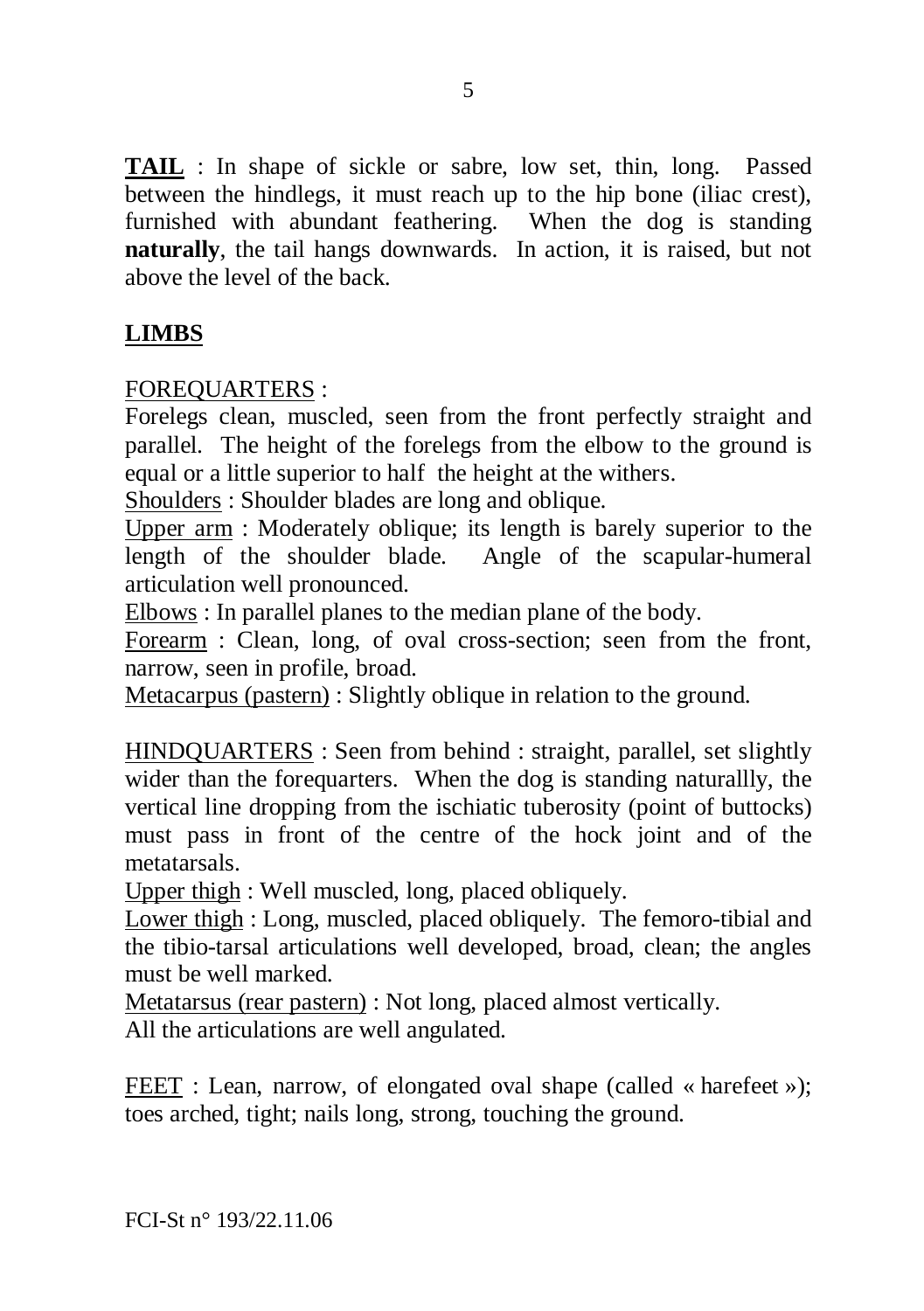**GAIT / MOVEMENT** : When not hunting, the typical gait of the Borzoi is the extended trot, effortless, very supple and lifting; when hunting the charging gallop is extremely fast, with leaps of great length.

**SKIN** : Supple, elastic.

#### **COAT**

HAIR : Silky, soft and supple, wavy or forming short curls**, but never small tight curls.** On the head, the ears and the limbs, the hair is satiny (silky but heavier), short, close lying. On the body, the hair is quite long, wavy; on the regions of the shoulder blades and the croup, the hair forms finer curls; on the ribs and thighs, the hair is shorter; the hair which forms the fringes, the « breeches » and the feathering of the tail is longer. **The coat on the neck is dense and abundant.** 

COLOUR : All colour combinations**, but never** with blue, brown (chocolate) and any derivatives of these colours.

All the colours may be solid or pied. The fringes, « breeches », featherings of the tail are considerably lighter than the ground colour. For the overlaid colours a black mask is typical.

#### **SIZE**:

Desirable height at the withers : dogs : 75 - 85 cm, bitches : 68 - 78 cm.

In males, the height at the withers is equal or barely superior to that from the summit of the croup to the ground. In females, these heights are equal. Subjects exceeding the maximum height are acceptable provided the typical morphology is preserved.

**FAULTS** : Any departure from the foregoing points should be considered a fault and the seriousness with which the fault should be regarded should be in exact proportion to its degree and its effect upon the health and welfare of the dog, **especially:**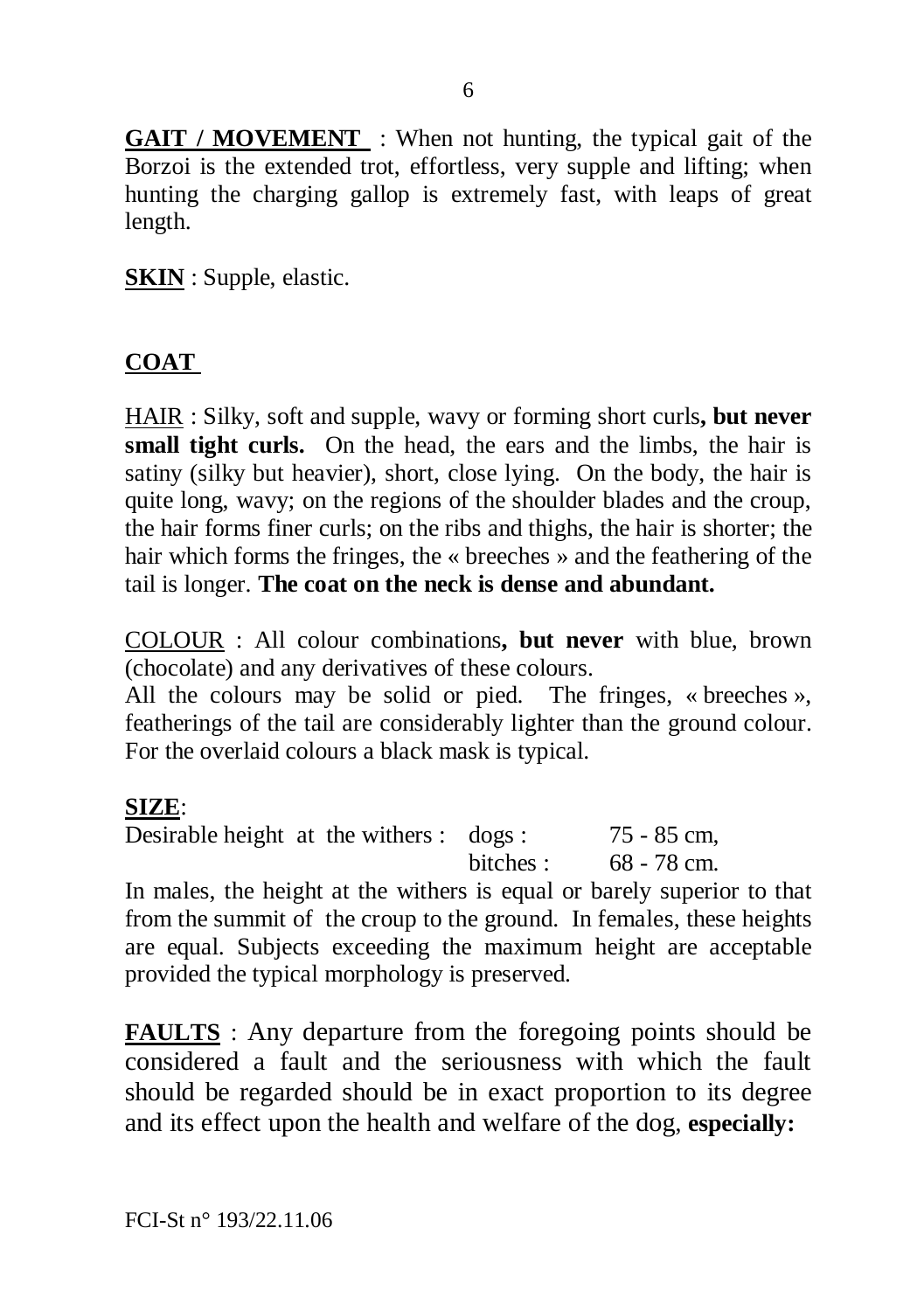Teeth :

- Small, abnormally worn teeth. Absence of one PM2.
- PM1s and M3s are not taken into account.

## Colour :

• Flecks of the same shade as the ground colour.

# **SEVERE FAULTS** :

General appearance :

- **Stocky appearance ; short trunk.**
- Heavy, round bone.

# Head :

- Soft tissues
- Blunt muzzle.
- **Very pronounced stop.**
- **Very pronounced zygomatic arches.**
- **Occiput not pronounced.**

## Teeth :

• Lack of one PM3, one PM4 (lower jaw), one M1 (upper jaw), one  $M<sup>2</sup>$ 

## Eyes :

• Deep set; yellow **or light; slit eyes (too narrow palpebral aperture); showing haw.**

## Ears :

• Thick, coarse, with rounded tips.

## Neck :

• **Presence of dewlap**.

## Back :

• Sagging; straight back in males.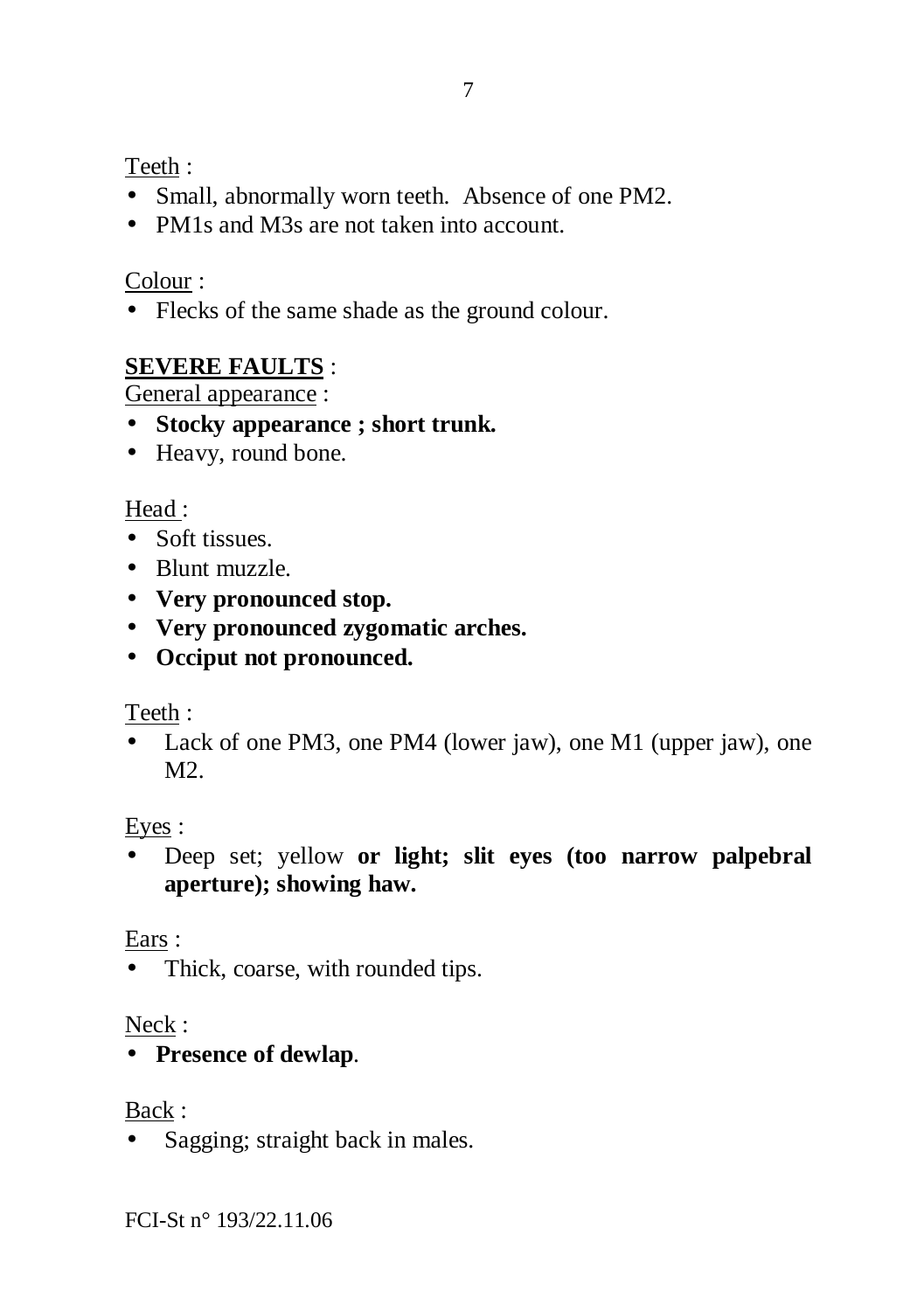Croup :

• Goose rump.

## Belly :

• Pendulous, **insufficiently tucked up.** 

Tail :

• Coarse: in action, falling downwards.

## Forequarters :

- **Scapular-humeral angle too open (straight shoulder)**
- **In or out at elbows.**
- **Forearm : Of round cross-section. Any deviation of the forearm.**
- **Knuckling over.**
- **Weak in pasterns.**

### Hindquarters :

- **Over angulated or too straight angulation.**
- **Close behind or spread hocks.**

#### Feet :

• **Tendency to broad, round, thick feet; cat feet, flat feet;** spread toes.

Coat :

• Colour : Flecks **on the body of another shade** than the ground colour.

# **ELIMINATING FAULTS** :

Behaviour / Temperament **:** 

• **Aggressive or overly shy.** 

Teeth **:** 

- Overshot or undershot mouth.
- Wry mouth**.**